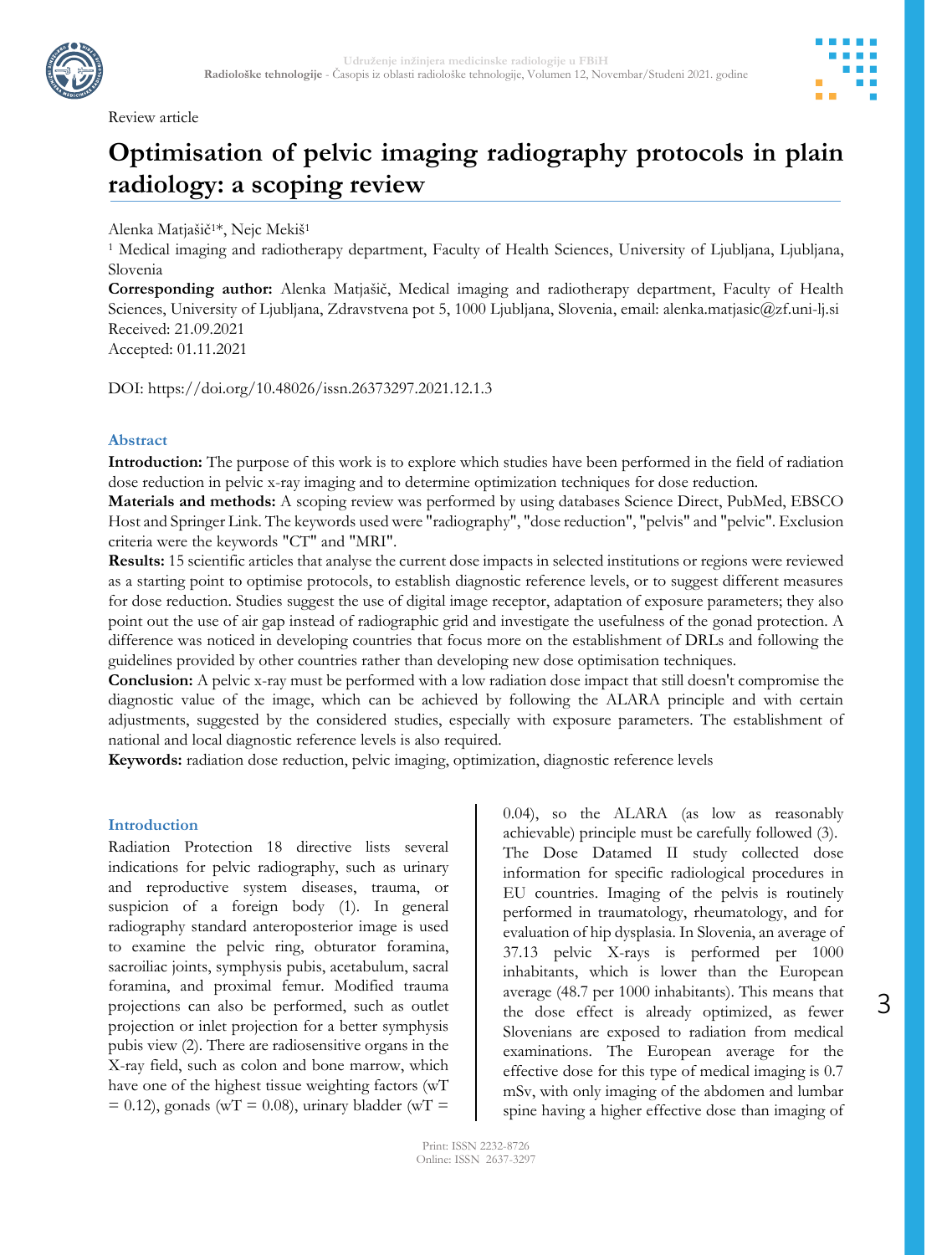

the pelvis in general radiography. Slovenia has already somewhat optimized protocols in this aspect as well, with an average effective dose of 0.52 mSv for this procedure (4). In the second part of the above study, diagnostic reference levels (DRLs) for specific medical imaging procedures involving ionizing radiation were established for 36 EU countries. For pelvic radiography, the guidelines specify a DRL of 10 mGy of entrance surface dose (ESD) or 3000 mGy\*cm2 of DAP (dose area product) (5).

According to the principles of radiation protection, the responsibility for any radiological examination lies with the referring physician or radiologist, who must justify every procedure. They must make sure that the benefit (e.g., obtaining specific information about the patient's condition) is greater than the risk from ionizing radiation. To reduce potential harm, radiology protocols should be optimized to still provide a diagnostically useful image with the lowest possible radiation dose. If a medical examination cannot be performed without the use of ionizing radiation (e.g., an ultrasound), it should be performed in accordance with the ALARA principle. Ionization radiation protection can be described from several points of view and our protocols optimized accordingly. On one hand the justification of the radiological examination must be considered, which is always in the jurisdiction of the referring physician and it is not an aspect that was included in our review of the imaging protocol optimisation. On the other hand, there is optimization of the equipment, technical aspects, and professional use of ionization sources that are in the domain of the radiographer. These aspects were included in the review, as well as the principle of individual dose limit, which defines limits for certain examinations (3).

#### **Methods**

m m

4

In this work the scoping review method and qualitative data analysis were conducted. After defining the research problem, databases were established and keywords determined to use. Then, documents were selected for review and searched for relevant information and conclusions in texts.

#### **Article selection**

The databases Science Direct, Ebsco Host, PubMed and Springer Link were used to search for documents-articles (6–9). Remote access from Central Medical Library was used to access the databases.

The keywords used were "radiography", "dose reduction", "pelvis" and "pelvic". The adjective "pelvic" was added after noting that it is commonly used in the terms "pelvic series" and "pelvic imaging" and is therefore very useful in determining appropriate texts. Exclusion criteria were the keywords CT and MRI, as the main focus was on plain radiography of the pelvis. For computed tomography, the estimated dose values are not comparable to plain radiography (the CT ones being much higher) and magnetic resonance imaging does not use ionization radiation.

15 original research articles were used in our review. The articles were arranged in a table in alphabetical order and defined according to the observed outcome, study design, anatomical region, measurement tool, country of origin, possible comments to better explain the study, and a brief summary added with the main findings.

The selection of the articles is presented in the section Results.

#### **Results**

After establishing inclusion and exclusion criteria, 1144 articles were extracted from 4 databases. Our search was limited to articles with full open access and only original research articles. After this selection, there were 117 documents. Then articles that did not fit our topic were excluded after reading the titles or abstracts. After this selection, there were 43 texts to read them. 15 of those were included in our review after considering them topic-appropriate. The selection of documents is shown in Fig. 1: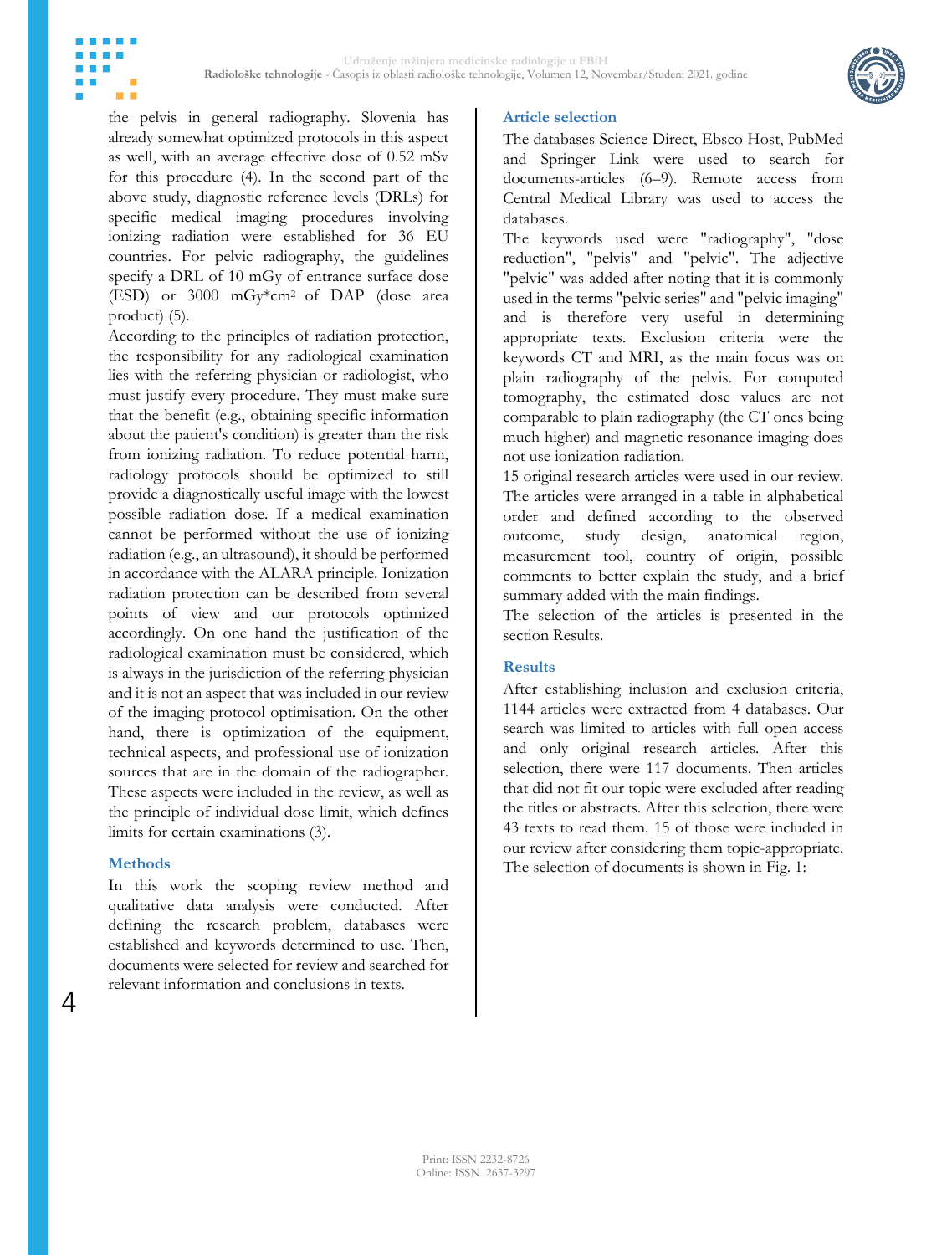



## **Figure 1: Article selection process**



*The 15 articles analysed are presented in Table 1, arranged in alphabetical order, with country of origin, study design, participating subjects, anatomical region, measurement instrument, comments, and main results defined (10,11,20–24,12–19).*

|  | Table 1: Study methodology and results |  |
|--|----------------------------------------|--|
|  |                                        |  |

| <b>ARTICLE</b>                        | COUNTRY<br>ORIGIN      | <b>DESIGN</b><br><b>XCILLS</b> | PARTICIPANTS    | <b>ANATOMICAL</b><br><b>REGION</b>                                            | OBSERVED OUTCOME                                                                                                                                                   | <b>MEASUREMENT</b><br><b>INSTRUMENT</b> | <b>COMMENTS</b> | <b>RESULTS AND FINDINGS</b>                                                                                                                                                                                                                    |
|---------------------------------------|------------------------|--------------------------------|-----------------|-------------------------------------------------------------------------------|--------------------------------------------------------------------------------------------------------------------------------------------------------------------|-----------------------------------------|-----------------|------------------------------------------------------------------------------------------------------------------------------------------------------------------------------------------------------------------------------------------------|
| 2009.<br>$\geq$<br>Abdelhalim<br>(10) | Arabia<br>indi<br>audi | study<br>Cross-sectional       | patients<br>200 | Pelvis with<br>abdomen AP,<br>also head PA,<br>ankle, foot,<br>sinuses, hips. | To review and<br>compare dose values<br>in 7 diagnostic<br>departments of the<br>hospital KKUH in<br>comparison to other<br>state hospitals and<br>DRL guidelines. | Thermoluminiscent<br>dosimeters (TLD)   |                 | Results vary a lot, some<br>protocols have lower dose<br>values, some have higher than<br>comparable hospitals. The<br>reasons for that can be, as<br>described: different operator<br>abilities, exposure parameters<br>and technical issues. |

5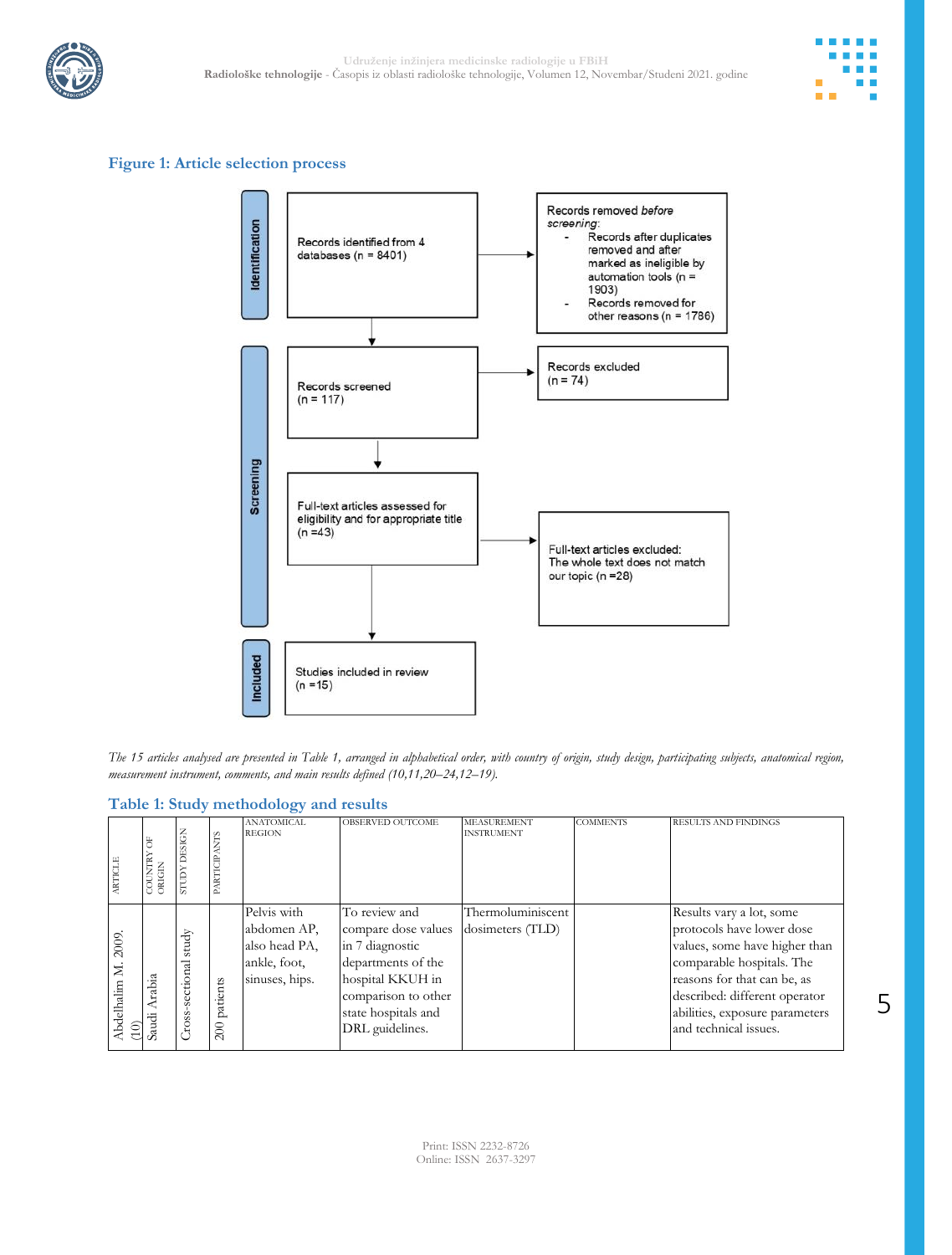



| Aldrich JE et. al., 2006. (11)         | Canada                                  | Cross-sectional study | 110 patients            | Pelvis AP, also<br>thorax PA and<br>lateral, abdomen<br>AP                                | To compare entrance<br>skin dose and DAP<br>between different<br>imaging systems (CR,<br>DR, screen-film).                                                                     | TLD for the<br>screen-film and CR<br>systems, integrated<br>DAP measurement<br>system for the DR                                                            | Verifying dose<br>restrictions<br>before moving<br>in hospital.                                                                                 | There are no statistically<br>significant differences between<br>the 3 systems in pelvic imaging.<br>from screen-film In other localizations, there are<br>to digital systems slightly higher dose values in<br>CR system.<br>The new digital systems remain<br>inside the frame of proposed<br>DRLs, no protocol changes              |
|----------------------------------------|-----------------------------------------|-----------------------|-------------------------|-------------------------------------------------------------------------------------------|--------------------------------------------------------------------------------------------------------------------------------------------------------------------------------|-------------------------------------------------------------------------------------------------------------------------------------------------------------|-------------------------------------------------------------------------------------------------------------------------------------------------|----------------------------------------------------------------------------------------------------------------------------------------------------------------------------------------------------------------------------------------------------------------------------------------------------------------------------------------|
|                                        |                                         |                       |                         |                                                                                           |                                                                                                                                                                                |                                                                                                                                                             |                                                                                                                                                 | were implemented.                                                                                                                                                                                                                                                                                                                      |
| Ali MA et. al. 2019. (17)              | <b>Great Britain</b>                    | Cross-sectional study | Paediatric phantom      | Pelvis AP                                                                                 | To optimize exposure<br>parameters and to<br>compare their impact<br>on image quality and<br>dose value.                                                                       | Solid-state<br>dosimeter on the<br>phantom, ImageJ<br>computer<br>programme to<br>measure SNR<br>(signal-to-noise<br>ratio) and to assess<br>image quality. | The main<br>researcher used<br>Visual<br><b>Grading Analysis</b><br>(VGA) and<br>binary analysis<br>for image quality<br>assessment as<br>well. | Optimal exposure parameters<br>for pelvic AP x-ray for an<br>appropriate image quality and<br>dose value 178,8 µGy were<br>determined:<br>89 kVp, 130 cm SID, filtration<br>$1$ mm $Al + 0,1$ mm $Cu$ , two-<br>outer AEC chamber<br>combination.                                                                                      |
| Chan CTP in Fung<br>KKL. 2015. (18)    | China                                   | Cross-sectional study | Phantom                 | Pelvis AP                                                                                 | To study the<br>possibility of<br>substitution of the<br>radiographic grid<br>with air gap in pelvic<br>imaging to reduce the<br>dose impact on<br>paediatric patients.        | TLD dosimeters to<br>measure dose on<br>ovaries and testes.                                                                                                 | VGA and Image<br><b>Quality Score</b><br>(IQS) for image<br>quality<br>assessment.                                                              | A 10 cm air gap was<br>determined as optimal between<br>the object and the image<br>receptor. It can successfully<br>substitute the grid and keeps<br>image quality. It also provides<br>an 81,6 % dose reduction.                                                                                                                     |
| ", Hariwan AM,<br>$_{\mbox{Haval}}$ YY | $\frac{\text{2017. (19)}}{\text{frag}}$ | Cross-sectional study | 409 patients            | Pelvis AP, also<br>thorax AP;<br>abdomen, head<br>AP, cervical<br>spine AP and<br>lateral | To evaluate ESD and<br>effective dose for<br>patients in those<br>public hospitals that<br>don't follow the QC<br>(quality control)<br>programme and<br>established protocols. | Calibrated<br>dosimeter.                                                                                                                                    |                                                                                                                                                 | Dose values in the observed<br>hospitals are often higher than<br>the recommended DRLs, there<br>is a need for the establishment<br>of a QC program to provide<br>optimal doses. The department<br>of radiology should hire<br>medical physicists that would<br>be responsible for such a<br>program.                                  |
| Jha P. et al., 2013. (20)              | USA                                     | Retrospective study   | 530 paediatric patients | Pelvis AP and<br>spine lateral                                                            | To determine the<br>utility of a routine<br>pelvic and lateral<br>spine radiographs in<br>suspected non-<br>accidental trauma.                                                 | Integrated DAP<br>meter.                                                                                                                                    |                                                                                                                                                 | Since no fractures were found<br>exclusively on the pelvic or<br>lateral spine radiographs, those<br>imaging protocols are not<br>necessary in the regular<br>protocol of suspected non-<br>accidental trauma. The pelvic<br>radiograph contributes to a<br>higher overall dose; therefore,<br>the benefits don't exceed the<br>risks. |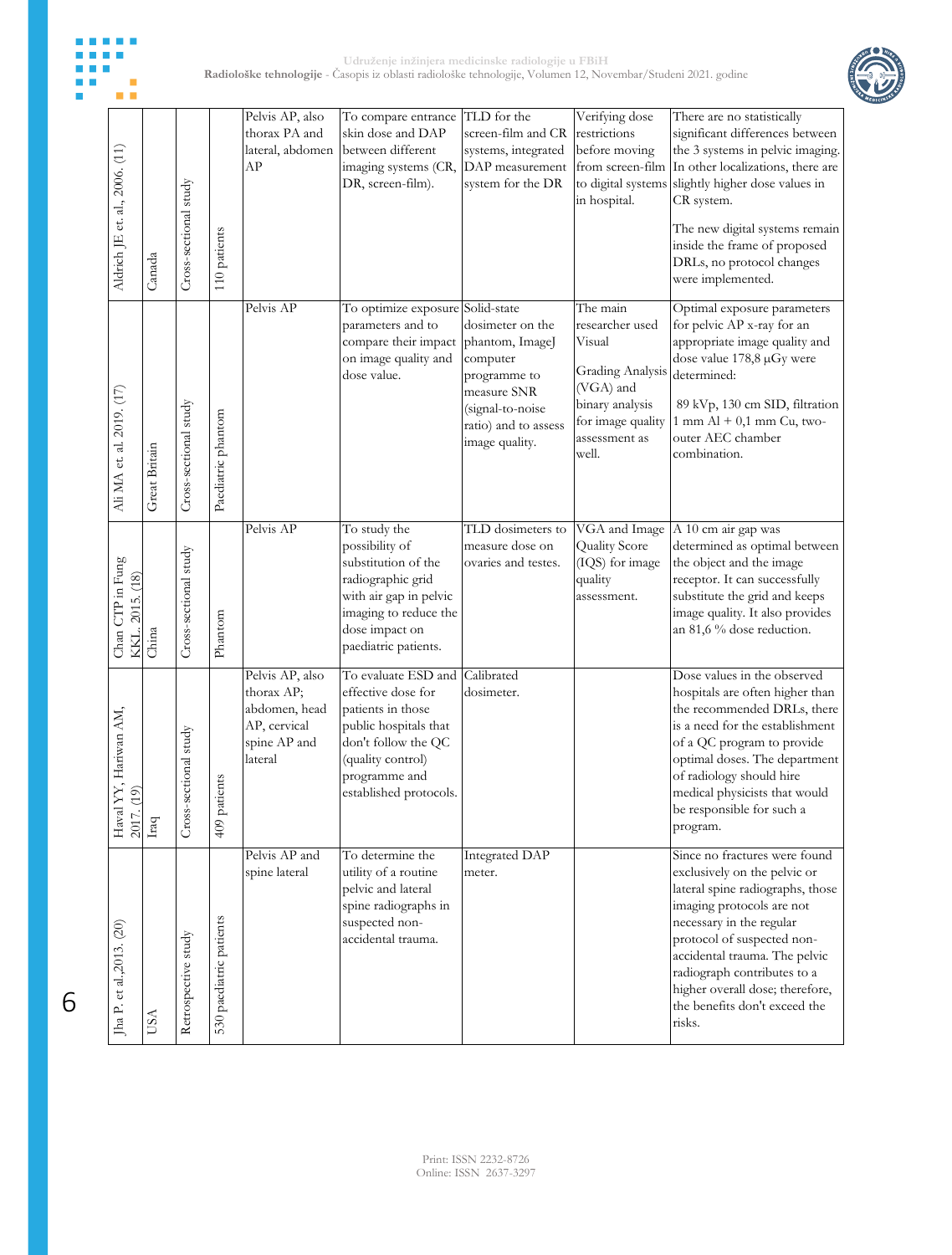



7

| Jibiri NM, Olowookere CJ. 2016.<br>(21)                  | Nigeria     | Cross-sectional study                                  | 640 patients                                                         | Pelvis AP, also<br>thorax AP,<br>abdomen AP,<br>skull AP, knee<br>AP, hand AP | Dose measurements<br>for selected<br>radiographs,<br>lumbar spine AP, comparison of the<br>dose values for<br>selected diagnostic<br>centres in two parts<br>of northwest Nigeria,<br>comparison with the<br>published DRLs and<br>establishment of local<br>DRLs. | TLD dosimeters                                                                                                                                             | Big difference in<br>doses between<br>different<br>diagnostical<br>centres.                                                                                                                | In most cases the measured<br>doses exceeded guidelines and<br>DRLs of other countries,<br>mostly because of the use of<br>higher mAs. Only in pelvic and<br>lumbar spine radiographs, the<br>dose values are lower<br>compared to some values<br>found in literature, which<br>indicates the possibility for<br>dose optimization in Nigerian<br>diagnostic centres. |
|----------------------------------------------------------|-------------|--------------------------------------------------------|----------------------------------------------------------------------|-------------------------------------------------------------------------------|--------------------------------------------------------------------------------------------------------------------------------------------------------------------------------------------------------------------------------------------------------------------|------------------------------------------------------------------------------------------------------------------------------------------------------------|--------------------------------------------------------------------------------------------------------------------------------------------------------------------------------------------|-----------------------------------------------------------------------------------------------------------------------------------------------------------------------------------------------------------------------------------------------------------------------------------------------------------------------------------------------------------------------|
| Kaplan S et al. 2017. (22)                               | USA         | Cross-sectional study, experimental<br>study           | 2 phantoms (adult and paediatric (5-<br>year-old patient equivalent) | Pelvis AP                                                                     | The impact of the<br>female gonadal<br>shielding on DAP<br>and absorbed organ<br>dose when using<br>automatic exposure<br>control in pelvis AP<br>x-ray imaging.                                                                                                   | Built-in DAP meter The authors<br>and film dosimetry<br>strips.                                                                                            | mention the<br>restriction of the<br>study to<br>phantom only.<br>With real<br>patients the<br>results could<br>vary because of<br>the differences in<br>gonadal shielding<br>positioning. | When using gonadal shielding<br>and AEC, DAP increases for<br>63 % in paediatric and 147 %<br>in adult phantom. The<br>absorbed dose on<br>radiosensitive organs, such as<br>colon and sometimes on<br>inadequately shielded ovaries,<br>increases.                                                                                                                   |
| Kemerink GJ et al. 2019.<br>(23)                         | Netherlands | Retrospective study with a<br>systematic review, mixed | $\mathbf{N}/\mathbf{A}$                                              | Pelvis AP                                                                     | To re-calculate the<br>outdated exposure<br>data to modern<br>equivalents and to<br>use those in a review<br>of entrance skin<br>doses for pelvic<br>radiographs from<br>1896-2018.                                                                                | Computational<br>approach to dose<br>determination from<br>data collected from<br>exposure<br>parameters,<br>chromoradiometers,<br>KAP-meters and<br>TLDs. | Dose<br>reconstruction<br>method was<br>used.                                                                                                                                              | From 1896 to 2018 the dose<br>received from x-ray imaging of<br>the pelvis decreased for a<br>factor of 400.                                                                                                                                                                                                                                                          |
| 2016. (24)<br>Kloth JK et al.                            | Germany     | tudy<br>Experimental s                                 | nts<br>Paediatric patie                                              | Pelvis AP<br>projection)                                                      | To evaluate the<br>(Rippstein/Dunn possibility of dose<br>reduction in pelvic x-<br>ray imaging for<br>patients with hip<br>dysplasia.                                                                                                                             | Dose calculation<br>and exposure<br>parameters<br>adaptation.                                                                                              | For hip<br>dysplasia, two<br>angles are<br>measured and<br>can be assessed<br>even on a<br>radiograph of an<br>otherwise poor<br>diagnostical<br>value.                                    | By changing the S value from<br>400 to 800 we can achieve<br>lower radiation dose as well as<br>maintain a sufficient diagnostic<br>value of the images of patients<br>with hip dysplasia.                                                                                                                                                                            |
| Mekiš N, McEntee M,<br>Stegnar P. 2010. (12)<br>Slovenia |             | Cross-sectional study                                  | Phantom                                                              | Sacroiliac joints<br>(SIJ) AP and PA                                          | To determine<br>possible differences<br>between radiation<br>doses received in SIJ<br>AP or PA imaging.                                                                                                                                                            | TLD dosimeters                                                                                                                                             | We included this<br>study for its<br>similarity of the<br>procedure to the<br>pelvic imaging,<br>the positioning,<br>and the same<br>critical organs in<br>both imaging<br>approaches.     | The use of lead shielding and<br>PA positioning significantly<br>reduces radiation dose on<br>testicles in SIJ x-ray acquisition.<br>If possible for the patient, PA<br>positioning should be chosen,<br>since it reduces dose on<br>testicles for 93,1 % even<br>without lead shield.                                                                                |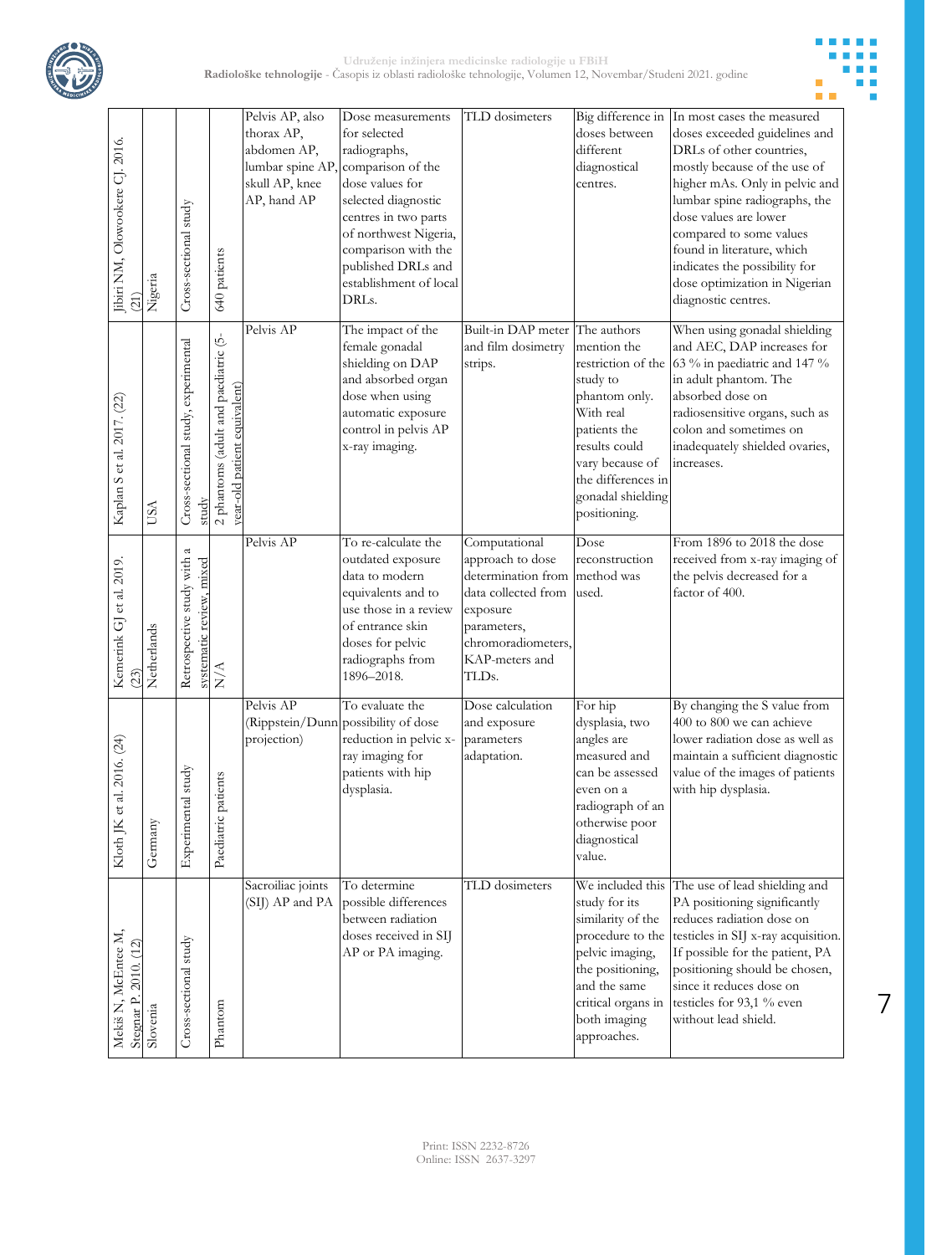



|                               |                                                    |                                              |                                           | Pelvis AP, also<br>hand and thorax                                                                                         | To explore whether<br>the new detector                                                                                                                                                                                                 | Unfors Xi<br>dosimeter, DAP                                       |                                                                                                                                                                                                                       | The new CXDI-70C proved<br>better than its predecessor in                                                                                                                                                                                                                                                                |
|-------------------------------|----------------------------------------------------|----------------------------------------------|-------------------------------------------|----------------------------------------------------------------------------------------------------------------------------|----------------------------------------------------------------------------------------------------------------------------------------------------------------------------------------------------------------------------------------|-------------------------------------------------------------------|-----------------------------------------------------------------------------------------------------------------------------------------------------------------------------------------------------------------------|--------------------------------------------------------------------------------------------------------------------------------------------------------------------------------------------------------------------------------------------------------------------------------------------------------------------------|
| Precht H et al. 2013.<br>(13) | Denmark                                            | Cross-sectional study                        | Anthropomorphic and<br>technical phantoms |                                                                                                                            | shape can improve<br>image quality y<br>and/or reduce<br>radiation dose in<br>hand, pelvis and<br>thorax x-ray imaging.                                                                                                                | meter                                                             |                                                                                                                                                                                                                       | all the examinations because it<br>provides up to 37 % dose<br>reduction while maintaining an<br>appropriate image quality<br>(according to Visual Grading<br>Analysis - VGA).                                                                                                                                           |
| Taha MT et al. 2014. (14)     | Saudi Arabia                                       | Cross-sectional study                        | Patients                                  | Pelvis AP, also<br>thorax PA, head<br>AP, abdomen,<br>cervical spine,<br>foot                                              | To measure ESD in<br>patients, undergoing<br>diagnostic x-ray<br>procedures in King<br>Abdullah Medical<br>City in Makkah, KSA                                                                                                         | A calibrated solid-<br>state detector, Ray-<br>safe meter         | the<br>a basis to write a<br>programme, that<br>can anticipate<br>ESD before the<br>x-ray is even<br>performed.                                                                                                       | The authors used Measured doses and exposure<br>parameters are similar to those<br>measurements as described in literature and to<br>DRLs from the guidelines.                                                                                                                                                           |
| Tonkopi E et al. 2012. (15)   | Canada                                             | Cross-sectional study                        | Patients, phantom                         | Pelvis AP, also<br>thorax PA and<br>lateral, lumbar<br>spine PA and<br>lateral, abdomen                                    | To evaluate and<br>optimize typical<br>radiological<br>procedures in their<br>institution and to<br>establish local DRLs.                                                                                                              | Dose calculation<br>from the saved<br>exposure<br>parameters data | The authors<br>mention, there<br>should exist<br>DRLs; different<br>for CR or DR<br>systems.                                                                                                                          | Local DRLs in this case were<br>lower than national. There are<br>some differences between<br>modality specific different diagnostic technical<br>equipment in the same<br>institution and between CR<br>and DR systems (the latter has<br>lower DRLs). Measures for<br>dose optimization in CR<br>system were proposed. |
| Yvert M et al. 2015. (16)     | $\ensuremath{\mathop{\text{\rm France}}\nolimits}$ | Cross-sectional study, experimental<br>study | Phantom, later 61 paediatric patients     | Spine (pelvis is<br>mentioned as a<br>possibility for<br>the use of EOS<br>system which<br>could reduce<br>radiation dose) | To evaluate received<br>radiation dose and<br>image quality in<br>scoliosis diagnostics<br>in two different<br>digital systems:<br>dynamic flat panel<br>detector (DFP) and<br>single slot scanning<br>(SSS or,<br>commercially, EOS). | TLD dosimeters<br>and DAP meter                                   | The EOS system<br>was developed<br>specifically for<br>patients with<br>osteoarthritic<br>issues, especially<br>since they are<br>often exposed to<br>ionizing<br>radiation in<br>medicine during<br>their childhood. | For any spinal or lower limb x-<br>ray imaging the SSS (EOS)<br>system is more appropriate<br>since it allows dose reduction<br>and provides +optimal image<br>quality. It can also be used in<br>in the spinal area other anatomical regions, such<br>as pelvis.                                                        |

The studies included in our analysis are mostly crosssectional and were conducted in different countries. They were performed on phantoms, patients, in two cases on both, such as the study by Yvert M et al. (16), which tested a new imaging system on a phantom and later used the same parameters in clinical imaging for spine imaging in children with scoliosis. This article may not appear entirely appropriate for our review, since it is mainly dedicated to spinal imaging, but it proposes an application to pelvic radiography as well and its findings can be used in pelvimetry and other applications.

The studies often involved the acquisition of preexisting data (such as DAP, which are often automatically stored by the imaging system without any special settings and the researcher can easily extract the data afterwards). TLD dosimeters have been used in most cases to measure the dose of ionizing radiation. ESD was in some cases calculated from the machine's output. Kemernik et al. (23) had an interesting approach to this issue, as they performed a retrospective study to analyse existing data collected with older dosimetry meters and attempted to convert the values to units of measure (Gy) used today.

All studies discuss the optimisation and reducing dose levels, and 7 of 15 studies also examine image quality (12,13,16,18,22,24). One study by Kloth et al. (24) is somewhat specific, as they attempted to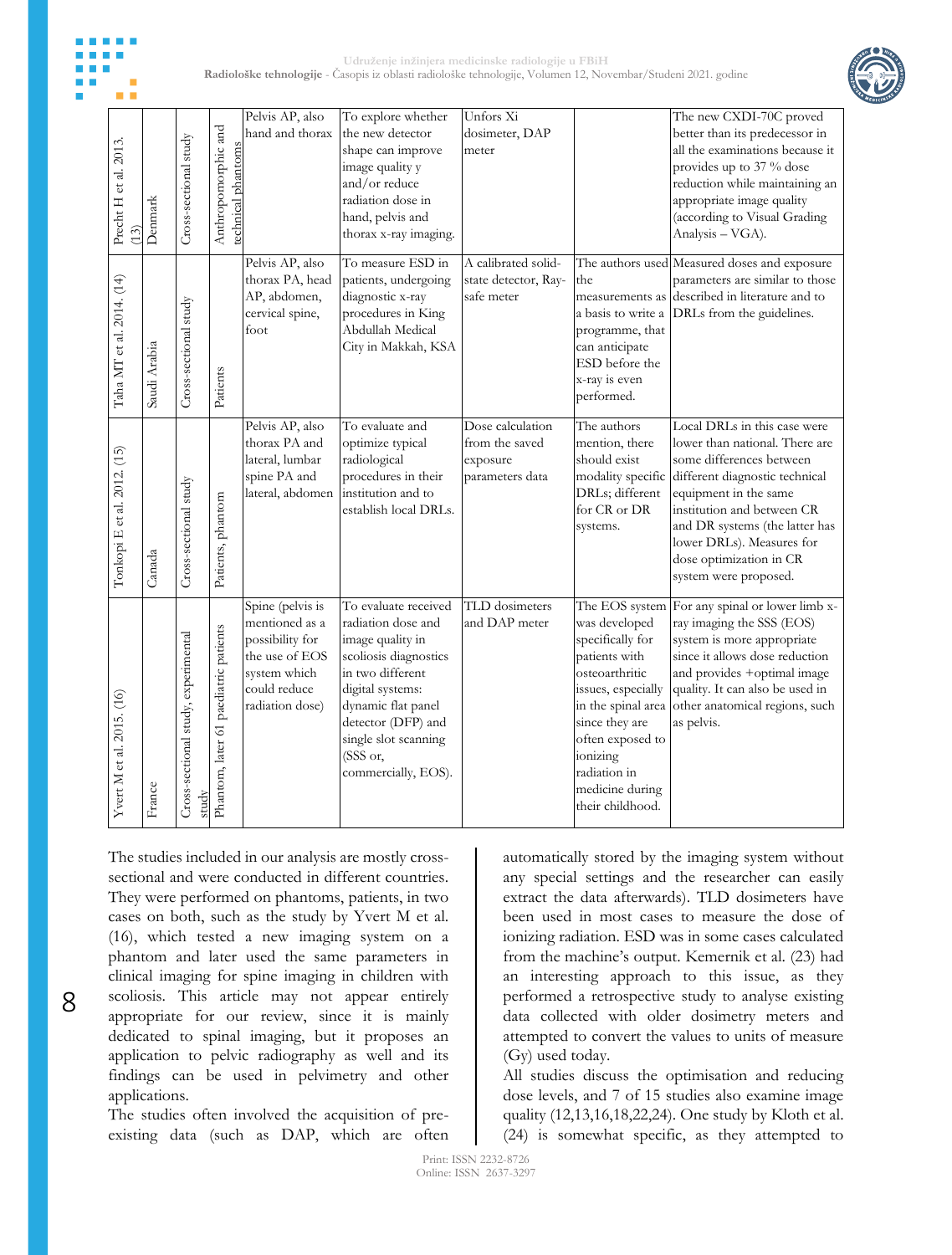

reduce exposure parameters and dose as much as possible, even if at the expense of spatial and contrast resolution of the image. In this study, a specific case of pelvic imaging for suspected hip dysplasia and its follow-up is discussed. Since this is a type of paediatric imaging, the dose must be as low as possible, and since the main result of the image is the measurement of two specific angles (AC and CE) between bone surfaces and joints, the diagnostic value of the image is not so important, and the angles can be measured even in a low-quality radiograph.

Dose reduction in pelvic imaging can be achieved by lowering exposure parameters (24), using/not using lead shielding (22), changing imaging system - screenfilm/ CR /DR (17), using an air-gap instead of an Xray grid (18) or positioning the patient differently (12). In 27 % of the documents analysed, researchers focus on establishing DRLs, either by analysing and comparing results with national DRLS or by efforts to establish local DRLs.

## **Discussion**

In our review, original research articles were analysed discussing various dose optimization techniques in pelvic radiography. Dose optimization is necessary when performing this procedure because many radiosensitive organs are in the primary x-ray beam when a pelvic radiograph is taken. This imaging is also commonly performed in children due to possible trauma or developmental problems. In our analysis a review of studies on various methods to reduce dose without compromising image quality was included, as well as studies to determine if there is even a need for such optimization at their institution. This need can be assessed by measuring dose levels and comparing them to established guidelines regarding DRLs at the national level (or in a comparable country).

Most of the studies analysed have a cross-sectional study design, which is appropriate when planning public health interventions, including protection from ionising radiation. When planning an experimental study in this field, there may be problems when trying to transfer the results of a phantom study to a clinical application, as the ethical point of view must not be neglected.

Geographically, Western countries (Canada, USA, Slovenia, Germany, France (11,12,16,22,24)) focus more on dose optimization through system updates, new techniques, etc., while African and Near-Eastern countries such as Nigeria, Saudi Arabia or Iraq (14,19,21) focus more on collecting dose values for specific facilities and setting national and local DRLs, less on dose-reducing options.

The study by Ali et al. (17) is important and clinically very useful as they give accurate optimal exposure parameters for pelvic imaging in children with a lower dose and with a diagnostically usable image of adequate quality. There is a possibility of improvement by the results of Chan et al.(18), in which the x-ray grid is replaced by an air gap.

# **Limitations**

There is a language barrier/limitation in our review as only documents in English were analysed. There is also a problem with the word "pelvis", which often occurs in ultrasound procedures in relation to radiology, especially in gynaecology, so it might have been better to use an exclusion criterion "NOT ultrasound" from the beginning. This exclusion criterion was not chosen, so articles on this topic had to be eliminated only after reading. To better review of all dose optimization procedures, more texts should be included in the analysis. The search could also be performed in other databases and perhaps the search terms should be reconsidered.

# **The significance of the study**

This scoping review could be extended by including more articles in our sample. This could be achieved by adding other databases not included in our review or by using the snowball method.

The before mentioned merger of the results of Chan et al. and Ali et al.(17,18) provides an opportunity for a new study that would combine dose reduction interventions proposed by different researchers. In this way, a phantom study could be designed that could later be expanded into a clinical trial. By combining different methods, optimal exposure and technical parameters could be potentially found as well as patient positioning for pelvic radiography. With a systematic review and with the combination of results from different studies, a similar principle could be used to design studies in other areas of radiology and later implement different factors that contribute to dose reduction without compromising the diagnostic value of the x-ray for other anatomical regions in general radiography.

In Slovenia, similar to other countries, there could be an attempt to identify DRLs at institutional level for a specific diagnostic centre or department. In this way, examples of good practice could be singled out and optimization protocols proposed for other institutions as well.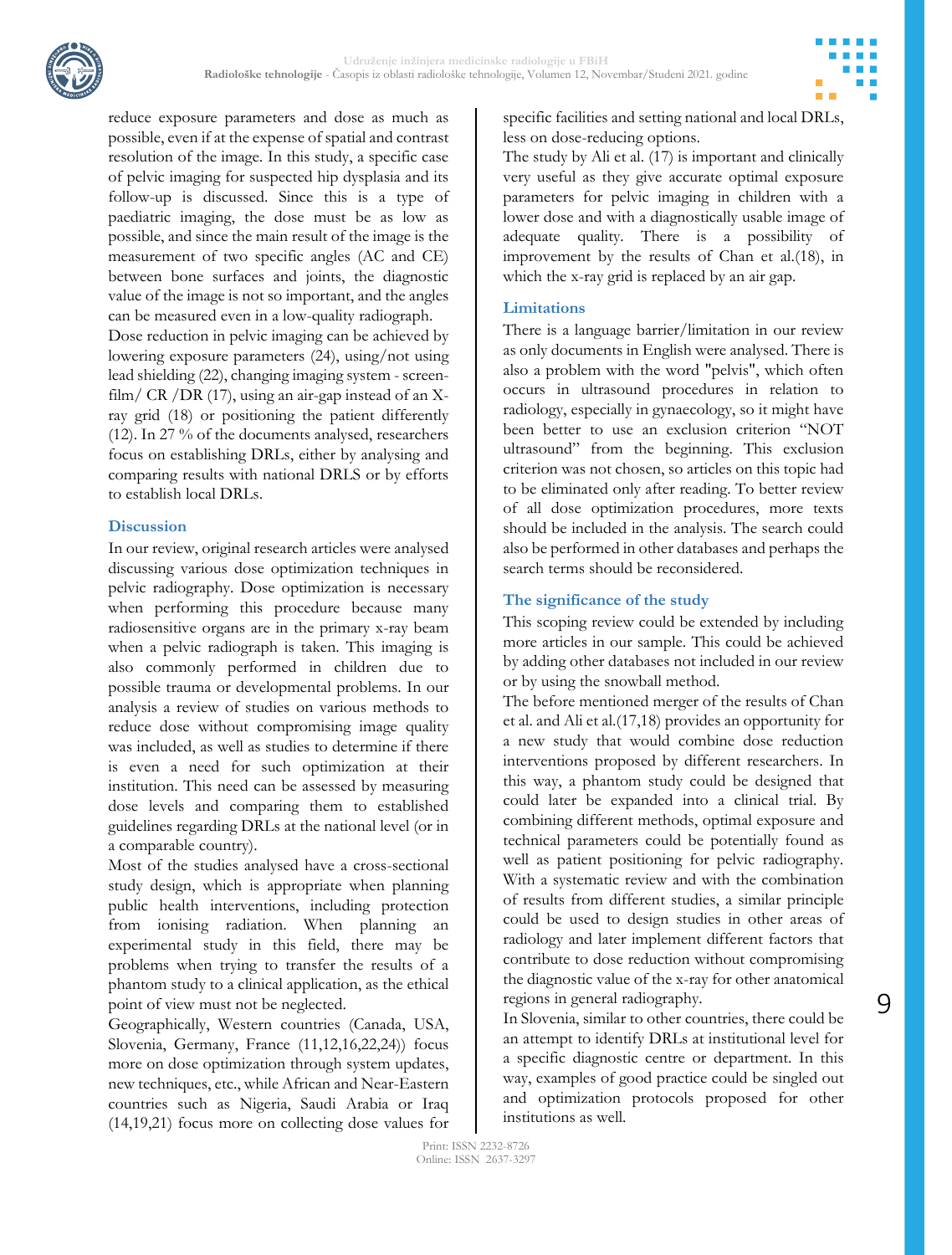

### **Conclusion**

m m

Any work involving ionizing radiation must be done with the awareness that the diagnostic or therapeutic value should be greater than the damage this type of radiation can cause. An x-ray imaging must be performed with low dose exposure to the patient, but still maintain the diagnostic value of the image. Since pelvic radiography is a common examination in which patients receive a rather high radiation dose, among the three highest in conventional radiography, optimization of the imaging protocols seems necessary.

The studies analysed suggest several techniques for dose optimization in pelvic radiographs, such as adjusting exposure parameters, changing the image detector, or even excluding the procedure from a routine protocol when it is not necessary. After reviewing, adjusting exposure parameters seems the most common, appropriate and useful intervention any radiographer can perform to optimize dose exposure for patients undergoing pelvic x-ray imaging. To keep radiological protocols adequate, as studies suggest, a country or institution should also define, comply, and optimize national or local diagnostic reference values, since in literature they prove to be an important tool to which dose values can be compared and any possible need for optimisation can be recognised.

#### **References**

- 1. European Commision D-G for the environment. Radiation Protection 118: Referral guidelines for imaging. 2000.
- 2. Hacking, C.; Murphy A. Pelvis series. In: Radiopaedia. Available from: https://radiopaedia.org/articles/pelvisseries?lang=us
- 3. Jr JDB, Clarke RH, Cousins C, Gonza AJ, Lee J, Lindell B, et al. ICRP Publication 103. 2007. 1–616 p.
- 4. European Commission. RADIATION PROTECTION N ° 180 Medical Radiation Exposure of the. Eur Union. 2014.
- 5. Commission E. Diagnostic Reference Levels in Thirty-six European Countries (Part 2/2). 2014;1–73. Available from: http://ddmed.eu/
- 6. Science Direct. Available from: https://www.sciencedirect.com/
- 7. EBSCOhost. Available from: https://search.ebscohost.com/login.aspx?a

uthtype=ip,uid&group=CMK&profile=eh ost&defaultdb=c8h

- 8. PubMed. Available from: https://pubmed.ncbi.nlm.nih.gov/
- 9. Springer Link. Available from: https://rd.springer.com/search?facetcontent-type=%22Journal%22
- 10. Abdelhalim MAK. Patient dose levels for seven different radiographic examination types. Saudi J Biol Sci. 2010;17(2):115–8.
- 11. Aldrich JE, Duran E, Dunlop P, Mayo JR. Optimization of dose and image quality for computed radiography and digital radiography. J Digit Imaging. 2006;19(2):126–31.
- 12. Mekiš N, Mc Entee MF, Stegnar P. PA positioning significantly reduces testicular dose during sacroiliac joint radiography. Radiography. 2010;16(4):333–8.
- 13. Precht H, Tingberg A, Waaler D, Outzen CB. New developed DR detector performs radiographs of hand, pelvic and premature chest anatomies at a lower radiation dose and/or a higher image quality. J Digit Imaging. 2014;27(1):68–76.
- 14. Taha MT, Al-Ghorabie FH, Kutbi RA, Saib WK. Assessment of entrance skin doses for patients undergoing diagnostic X-ray examinations in King Abdullah Medical City, Makkah, KSA. J Radiat Res Appl Sci. 2015;8(1):100–3. A
- 15. Tonkopi E, Daniels C, Gale MJ, Schofield SC, Sorhaindo VA, Vanlarkin JL. Local diagnostic reference levels for typical radiographic procedures. Can Assoc Radiol J. 2012;63(4):237–41.
- 16. Yvert M, Diallo A, Bessou P, Rehel JL, Lhomme E, Chateil JF. Radiography of scoliosis: Comparative dose levels and image quality between a dynamic flat-panel detector and a slot-scanning device (EOS system). Diagn Interv Imaging. 2015;96(11):1177–88.
- 17. Mohammed Ali A, Hogg P, England A. Dose optimisation in paediatric radiography – Using regression models to investigate the relative impact of acquisition factors on image quality and radiation dose. Phys Medica. 2019;68(November):61–8.
- 18. Chan CTP, Fung KKL. Dose optimization in pelvic radiography by air gap method on